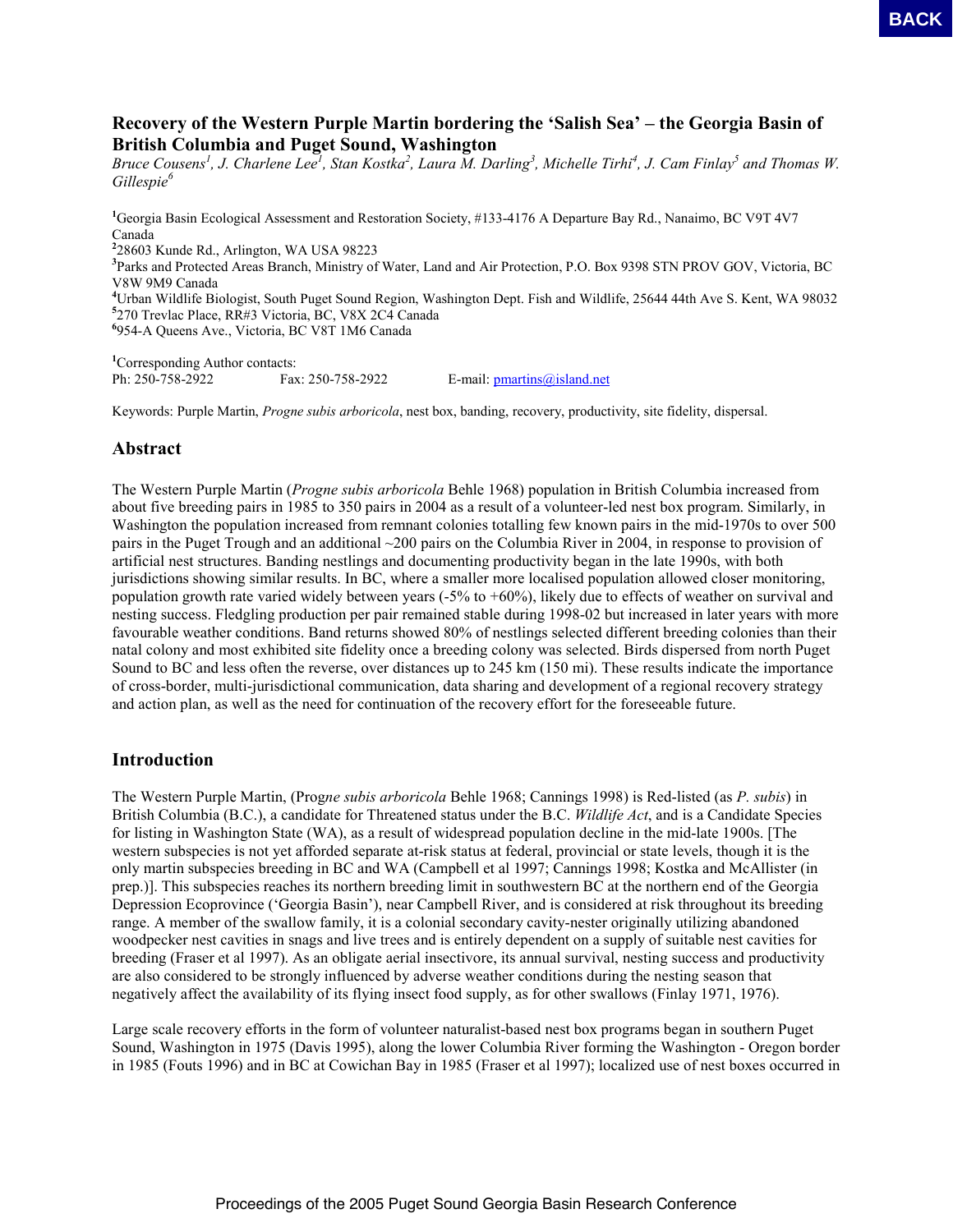

**Figure 1** . Location of known active Purple Martin colony sites in Washington State, 2004.

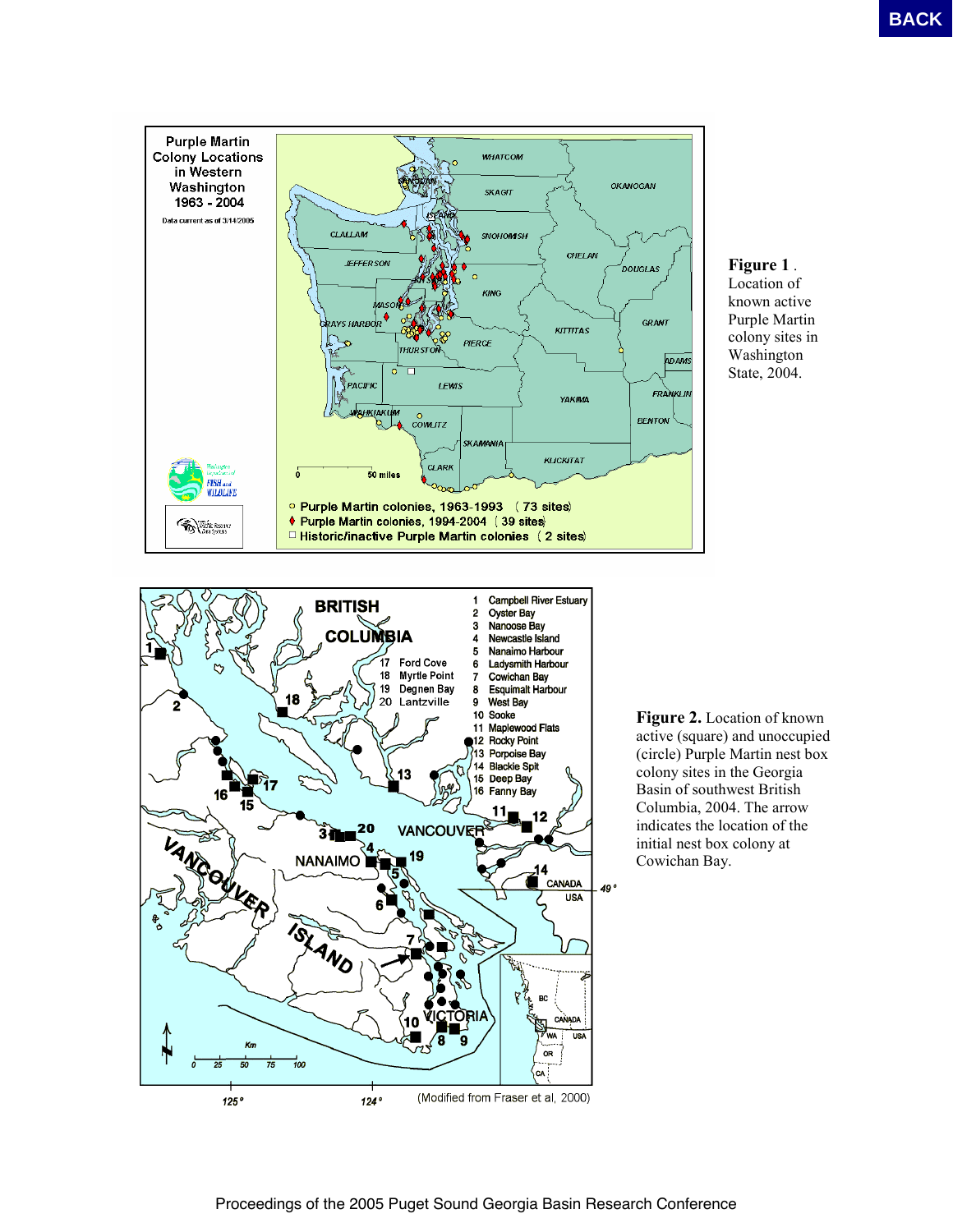southern WA in the 1970s (Milner 1987). Early results of these recovery efforts were monitored by those directly involved but documented to varying degrees in the literature. As Western Purple Martin populations increased in both jurisdictions, more intensive formal monitoring studies were undertaken in the late 1990s to better understand the recovery potential of this species and provide information for continued management of the recovery programs.

This paper reports the changes in abundance and distribution as a result of volunteer-based nest box programs in Washington and British Columbia over the three decades between 1975 and 2004. In addition, nesting success, productivity and banding and band re-sighting studies in both jurisdictions are discussed.

# **Historical Background**

Reports of historic distribution and abundance of the Western Purple Martin have been summarized for British Columbia by Fraser et al (1997), Copley et al (1999) and Campbell et al (1997) and for Washington by Jewett et al (1953), Larrison (1981), Milner (1987) and Kostka and McAllister (in prep.). Common to these areas of the Pacific Northwest (and parts of Oregon and California) is a near absence of information about this species in the mid-late 1800s, prior to development of an association with human habitation and the use of cavities in buildings and other structures in cities for nesting in the early 1900s. In the earliest accounts of Purple Martins in Washington, Suckley (Suckley and Cooper 1860) called the species uncommon in Washington Territory, but mentioned seeing it in scruboak stands of the Nisqually plains. Cooper never observed martins in the Territory and speculated that it must be rare. Most reports are from the coastal lowlands near human habitation in the lower Columbia River valley and Puget Trough of western Washington (Fig. 1) and the Georgia Basin of southwest British Columbia, which marks the historic northern breeding limit of the subspecies (Fig. 2). On the basis of these sparse early reports, it is extremely difficult to reliably estimate the pre-European arrival and early post-arrival distribution and abundance of this localized colonial cavity-nesting species dispersed in a pre-industrial landscape influenced by natural and First Nations-driven ecological processes. **EXPLAYER CHOICE (FIFT)** Entries and to these converse distinguished in consistent seconds of the sound Basin Research Conference Basin Research Conference Basin Research Conference Basin Research Conference Basin Research

During the first half of the twentieth century martins increased in abundance in many Pacific Northwest cities, with increasing use of cavities in buildings and other structures for nesting (Fraser et al 1997; Richmond 1953; Kitchin 1934; Jewett et al 1953), despite reported competition for nest sites from introduced House Sparrows (*Passer domesticus*). Population trends in the wild during this period are uncertain, so it is unclear whether the increased abundance in urban areas represented a shift away from use of natural snag cavities in the wild or an independent increase in a 'new' habitat type, or both. However, results of recent recovery efforts in BC, WA and elsewhere indicate that Purple Martin abundance is strongly related to availability of suitable clusters of nest cavities.

The apparent initial success in urban areas may have been the result of benefits such as reduced predation in close association with humans and/or reduced nest predation in cavities in man-made structures, resulting in higher productivity, longer colony persistence with less nest predation-related site abandonment and development of larger colonies than usually seen in the wild (i.e. many of the same factors operating at nest box colonies today). Near the height of this period, a pre-migratory roost variously reported as containing between 7,000 and 12,500 birds was documented in Seattle in the mid-1940s (Higman 1944; Larrison 1945). Assuming the observed long term mean of three fledged young per pair, this roost alone equates to 1400-2500 nesting pairs, or up to 70% of the birds found today in the entire western subspecies population between BC and California (3,500 known pairs; WPMWG 2005).

Shortly thereafter the urban populations (and presumably any remaining wild-nesting birds as well) experienced a steady decline, coincident with arrival in the mid-1940s and subsequent population explosion of the European Starling (*Sturnus vulgaris*) on the west coast (Myers 1958; Brown 1981; Campbell et al 1997; Smith et al 1997). Though less well documented, a contributing factor to this decline was likely modification of building design and construction after the WW II years to eliminate cavities suitable for nesting, both to discourage starlings and other cavity-nesting pest species and possibly also to improve building insulation to reduce oil central heating costs. As well, ongoing habitat loss due to landscape level changes in coastal lowland areas, including clearing for agricultural and urban development, large scale timber harvest, snag removal and salvage for lumber and firewood, and fire suppression measures that resulted in fewer fire-killed snag stands likely also contributed to the decline.

Concurrent extirpation of Lewis's Woodpecker from its historic breeding range in coastal lowland areas of the Pacific Northwest as a result of habitat loss and possibly competition with starlings for remaining net sites *may* also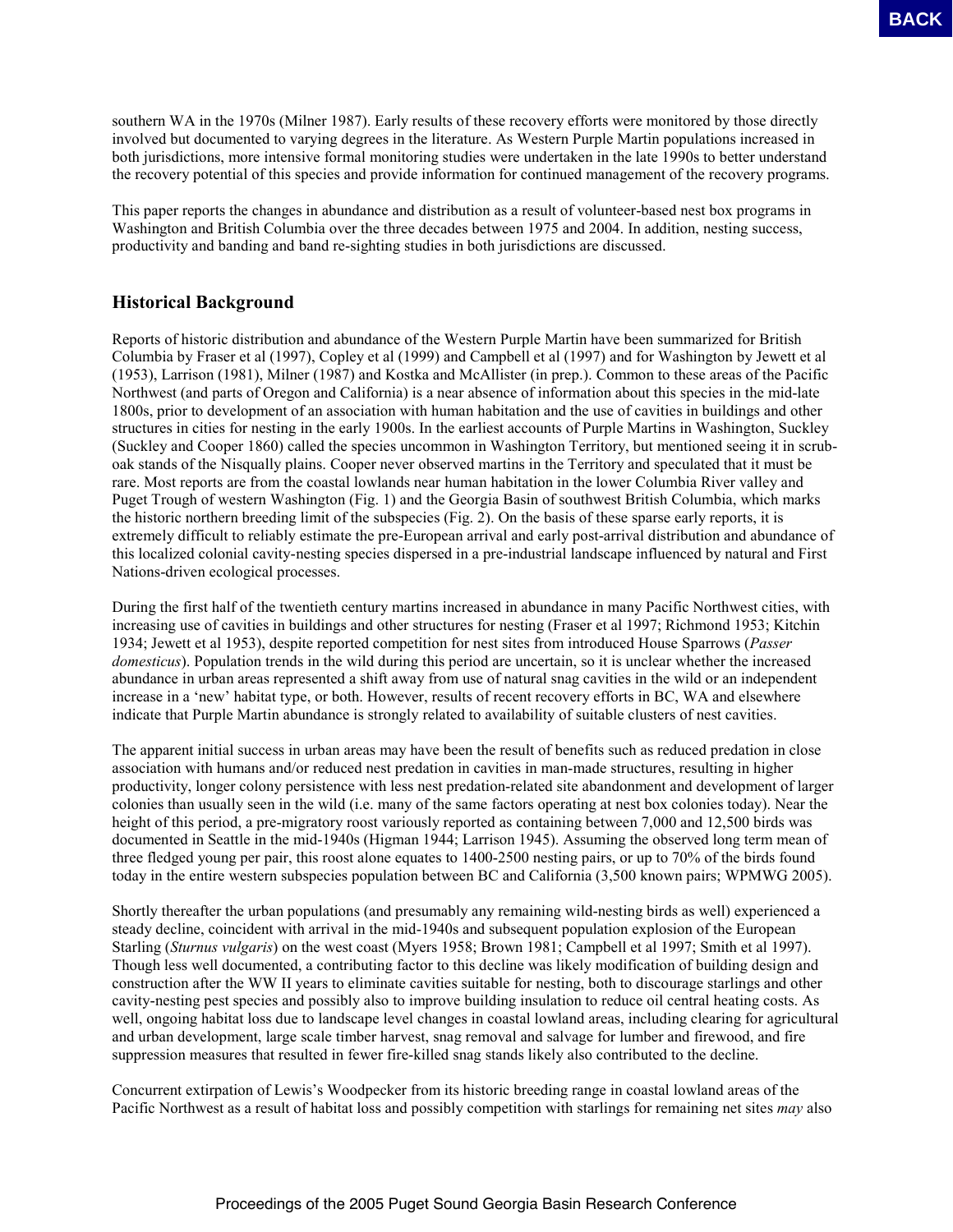have been a factor in the decline, due to loss of a continuing supply of new nest cavity clusters. Supporting documentation is lacking, though this mid-sized cluster-nesting open woodland species has similar historic distribution and habitat requirements to the Purple Martin and martins still nest in abandoned colony sites of the similar Acorn Woodpecker at remnant snag stands in CA (Hill et al 2004).

By the early-mid 1970s martins had disappeared from most of their previous range in the Pacific Northwest, including the BC lower mainland, much of southeast Vancouver Island and most of western WA. A few known nesting pairs remained on southeast Vancouver Island, approximately 12 nesting pairs were reported in southern Puget Sound near Olympia (reports for the northern Sound are few and inconclusive) and an unknown number of pairs nested along the lower Columbia River (Copley et al 1999; Davis 1995). Most remaining martins were nesting in natural cavities in decaying offshore pilings, which may have provided a refuge from competition with starlings and House Sparrows for cavity nest sites. A small snag-nesting population persisted and was later found at Fort Lewis near Olympia, which remains the northern limit of western martins still nesting in snag cavities in the wild.

The first widespread volunteer recovery efforts began in WA in the mid 1970s, with confirmed records of Western Purple Martins utilizing nest boxes placed on pilings in southern Puget Sound in 1975 (Davis 1995) (Fig. 1), while numbers remaining in the northern Sound continued to decline. A similar volunteer-based recovery effort began in BC about a decade later when only 5 known nesting pairs remained in the province, with the first use of nest boxes documented at Cowichan Bay on southeast Vancouver Island in 1985 (Fraser et al 1997; Copley et al 1999) (Fig. 2). At this time another volunteer-based recovery effort was initiated along the lower Columbia River in WA and OR, where an estimated 80 nesting pairs then remained (Fouts 1988, 1996), following localized and poorly documented volunteer nest box projects along the Columbia River in the late 1970s (Milner 1987). See Cousens et al (2005) for a more complete description of the Purple Martin stewardship and recovery program in BC from 1985-2004.

# **Methods**

Studies of the recovery process in BC and WA involved four methodologies: (1) banding nestlings to track dispersal, recruitment and nest site fidelity, (2) monitoring arrival timing, observation of banded birds and reading of coloured leg bands to identify individuals, (3) nest inspection to document nest box use, nesting success/failure rate and productivity, and (4) blood collection and DNA analysis to clarify genetic biodiversity characteristics and taxonomic relationships with other *P. subis* subspecies (not reported herein; Baker et al, in prep.).

Over 5300 nestlings and 100 adults and subadults (captured on nests incidentally during inspections or by boxtrapping while roosting at night) were banded throughout the Georgia Basin in BC and in (mainly) northern Puget Sound, WA, during 1996-2004, using standard size 1A U. S. Fish and Wildlife aluminum ('federal') bands. Roughly 80% (4300) of these were banded in BC and 20% (1100) in WA. Over 80% of these birds were also banded on the opposite leg with a uniquely numbered coloured plastic or aluminum leg band for identification of individuals without re-capture, by reading the colour band code with a spotting scope, allowing multi-year tracking of individuals. In BC a number of band colours were used, so that when a colour band could not be read it was often possible to determine the banding year (year class) from the band colour and leg to which it was applied. An additional nearly 300 uncoded colour bands (5%) were applied in south and central Puget Sound in 1998-99, using a unique band color per colony rather than unique numbering of bands for monitoring dispersal. **EXACTE** THE CAUSING CRIST IS NOT A COMINIBIDATE SURFACT CONSISTENCT AND AN INTERFERENCE INTERFERENCE INTO A CONFERENCE INTERFERENCE INTERFERENCE INTERFERENCE INTERFERENCE INTERFERENCE INTERFERENCE INTERFERENCE INTERFEREN

Arrival timing of adult and later-migrating subadult birds was determined from a combination of direct observations by study members at major colony sites and first sighting reports from the wider birding community. Observations of banded birds at nesting colonies were made with spotting scopes (required for reading bands) and binoculars throughout the breeding season. Band re-sighting effort was greatest at readily accessible wharf and inter-tidal colonies and was least successful where nest boxes were mounted on offshore pilings because viewing bands from a distance on shore or from a moving boat was extremely difficult and reading band codes was not possible.

Nesting colonies were visited two to four times from late June to late August to determine nesting timing, apply bands and assess nest productivity. Early visits identified active nests and determined the stage of egg laying and incubation for the colony as a whole. Banding took place during later visits as the nestlings matured. The following productivity data were recorded at all visits to a nest: box number, sign of nesting activity, number of eggs, number and estimated age of nestlings and number of nestlings banded. In some cases the minimum number of eggs in a nest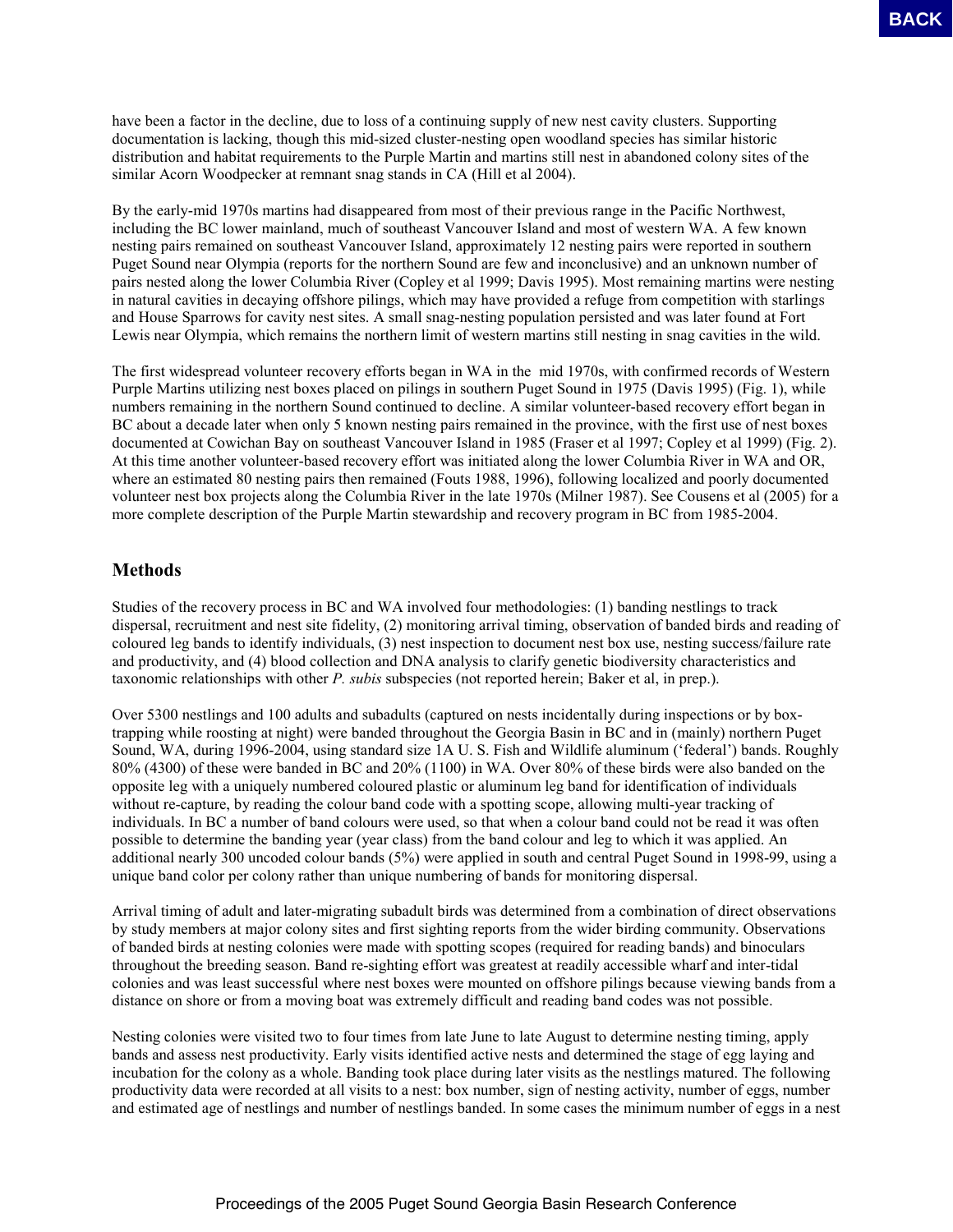was back-calculated from the known number of nestlings in a nest. A small proportion of eggs may have been lost prior to the first nest check, especially in some small colonies that were not checked prior to banding time. In 2002 nest checks were later than in other years due to funding constraints - undoubtedly some un-hatched eggs and dead nestlings were lost (removed by adult birds) prior to the nest checks. The number of nestlings banded in the nest was used as an estimate of the number of nestlings that fledged from a nest; we recorded very few losses of banded nestlings when we re-checked nests or cleaned nest boxes later in the season.

Monitoring methodologies differed in intensity between BC and WA. In BC a complete inventory of active and inactive colony sites was maintained, nearly all active nests were inspected and most fledglings (>95%) were banded since 1996, except in 2002 ( $\sim$ 70%). Due to this effort, accurate counts of nesting pairs, active nests and fledgling production for the geographically bounded southwest BC breeding population were obtained. In WA, with a larger number of more widely distributed colony sites and fewer state and volunteer resources, this was not possible. The results reported for WA are primarily for a sub-sample of breeding colonies in northern Puget Sound monitored since 1999, with an estimate of state-wide population abundance derived from a variety of monitoring sources.

### **Results**

### *Abundance*

During the 20 years since the start of volunteer nest box based recovery efforts in BC at Cowichan Bay on east Vancouver Island in 1985, the number of active colonies in the Georgia Basin has increased from 1-3 sites to 26, with another 26 still inactive sites and almost 1100 nest boxes available for use (Figs. 1, 3). The number of known breeding pairs has increased from 5 to 336 at monitored sites and over 350 in total in 2004, a 150% increase since the monitoring study began in 1998 and a 95% increase since 2002 (Fig. 4). This is higher than population estimates for 1900-1950 (152-190 pairs) proposed by Campbell et al (1997) but lower than estimated by Siddle et al (1991) (300-600 pairs) for the same period.



**Figure 3.** Number of active and inactive Purple Martin colony sites in BC, 1985 – 2004.



**Figure 4.** Number of confirmed nesting pairs of Purple Martins in BC, 1985 – 2004.

Recovery was gradual for most of the first decade and then abruptly accelerated after 1993 for reasons that are not yet completely clear, but may have been partly related to weather as well as the increased nest box supply. The temporary interruption of population growth and reduction of reproductive success in 2001-2002 were likely partly related to unfavourable weather trends during the breeding season near the northern limit of distribution, perhaps in combination with variations in post-breeding survival during migration and over-wintering in South America. This recovery response is primarily the result of providing starling and predator-resistant nest boxes on pilings at marine shoreline locations on east Vancouver Island, the Gulf Islands, the lower mainland and Sunshine Coast of BC, in combination with dispersal and recruitment from the earlier recovery in WA (below). Purple Martins returned to nest in the Vancouver area in 1994, after an absence of over 2 decades, and in 1997 returned to the historic northern breeding range limit at Campbell River after a range retraction to the southern Georgia Basin for a similar period (Copley et al 1999). **PACK**<br>
Solution the lateration control of northings in a northing response of equilibration for the 2005 Puget Sound<br>
Note that the 2005 Puget Sound Georgia Basin Research Conference Basin Research Conference Basin Resea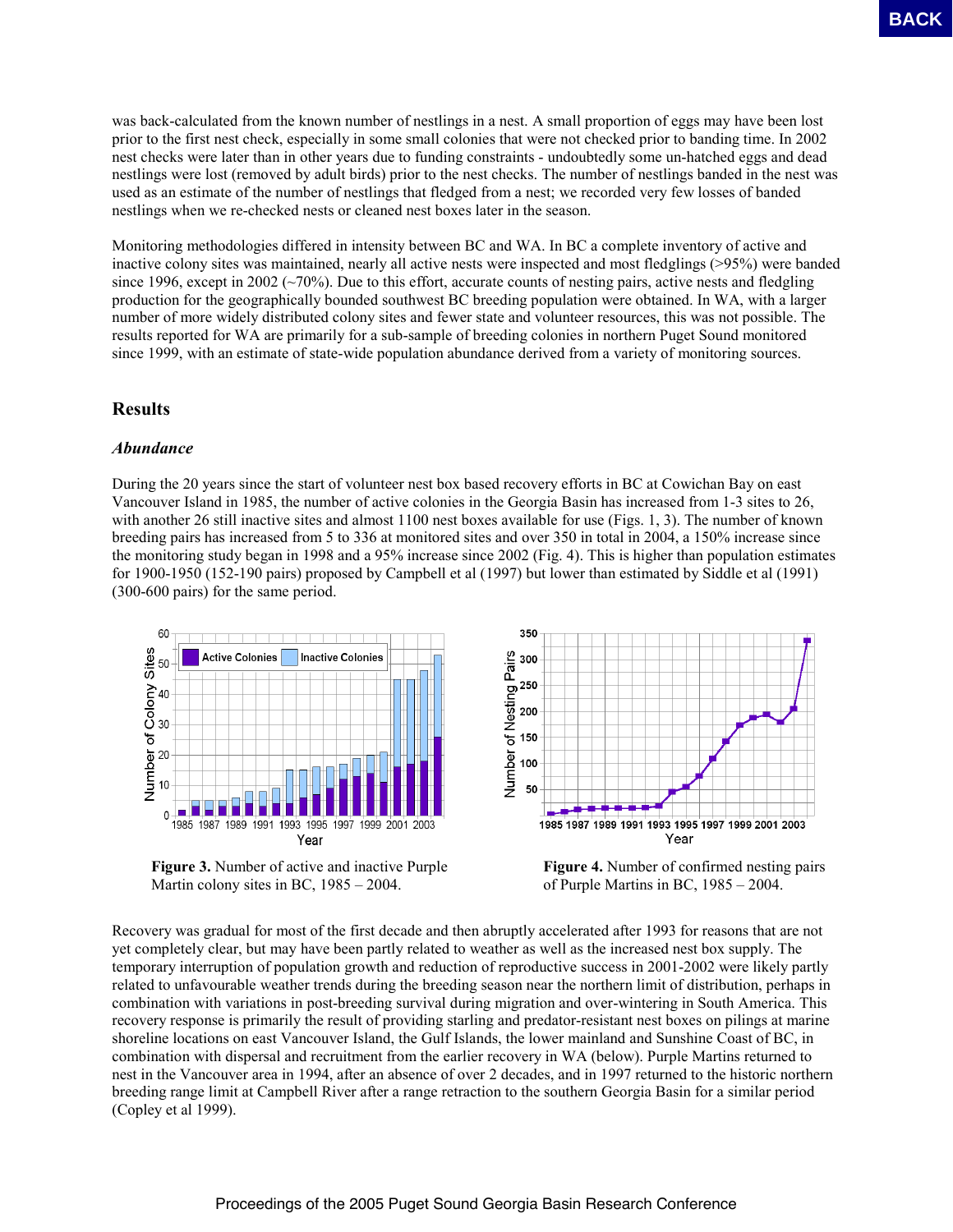During the nearly 30 years since the start of a similar but less well documented and monitored recovery effort in southern Puget Sound circa 1975, the number of known active colony sites has increased dramatically from perhaps 5-6 to over 100 (Fig. 1). While the population decline continued initially in northern Puget Sound, the recovery spread northward with the proliferation of nest box sites, reaching the northern end of the Sound in 2003, with over 1000 nest boxes and gourds available and many nests in cavities in decaying pilings. The number of breeding pairs has increased from the "dozen pairs" reported by Davis (1995) – though anecdotal reports suggest small numbers of additional pairs elsewhere in Puget Sound – to an estimated 500 pairs in 2004. Following early recovery efforts in Oregon and a few sites in southern Washington in the 1970s, a volunteer nest box program which began along the lower Columbia River in WA and OR in 1985 with approximately 80 known nesting pairs, had increased the population to 400 pairs by 1995 (Fouts 1996). In 2004 there were at least 20 active colonies on the WA side of the lower Columbia River (Fig. 1), supporting an estimated 200 nesting pairs (D. Fouts pers. comm..). There were thus an estimated 700 nesting pairs in the State using a total of 138 known colony sites. **EACH was a sincered by statistic statistic function of the section statistic statistic statistic statistic statistic statistic statistic statistic statistic statistic statistic statistic statistic statistic statistic sta** 

#### *Breeding Chronology*

Adult Western Purple Martins first returned from their winter migration to southwestern British Columbia and northwestern Washington typically during the second or third week of April (mean date: 19 April), rarely earlier (April 1 in BC) (Figure 5). Sub-adults were not seen until three or four weeks later, typically in mid-May. Adults and sub-adults continued arriving through the end of May and some sub-adults arrived as late as late June. Egg laying began on average in early June (earliest estimated date: 20 May) and was complete by mid-July (latest date: 19 July).



**Figure 5.** Breeding chronology of Purple

Martins in the Pacific Northwest.

An incubation period of 19 days was consistently observed in all years for all sampled nests. Typically in this region observers found nests in the incubation phase for a six-week period from early June to late July (earliest start date 5 June, latest completion date 7 August), but in 2000 clutch initiation was delayed (probably by cool, wet weather) and the egg-laying phase and incubation were compressed into a four-week period ending by mid-July. Estimated hatching dates ranged from 16 June to 9 August, with most hatching completed by the third week of July. Very late nests (late subadult or re-nesting pairs) with hatching dates after late July often failed to fledge young. Young fledged on average from late July (earliest date: 20 July) to late August (latest date: 6 September). Typically, the period from first egg laying to last fledging, the period our colonies were producing young, was about 90 days.

### *Productivity*

Between 1998 and 2004 the number of eggs produced and number of nestlings fledged in BC followed similar patterns (Fig. 6), generally reflecting the population growth curve. As well, over this period both productivity (number of eggs per pair: mean  $1998 - 03 = 4.1 \pm 0.04$ [se], n = 1011) and fledging success (number of young fledged per pair: mean 1998-'03 =  $2.9 \pm 0.06$ ) show a similar fluctuating pattern, with a depression in 2002 and a net increase overall (Fig. 7). Egg survival rate (egg-to-fledging success) and nesting success (proportion of nests producing at least one fledged young, not shown) also appeared to increase over the study period. These productivity increases over time were most pronounced at the six larger older colonies, though there was no significant overall relationship between colony size and mean fledging success per pair – they had equal success on average in colonies ranging from 1-2 to 50 pairs (Cousens et al, unpub. data).



**Figure 6.** Number of Purple Martin breeding pairs, number of eggs and fledged nestlings produced in BC, 1998-04.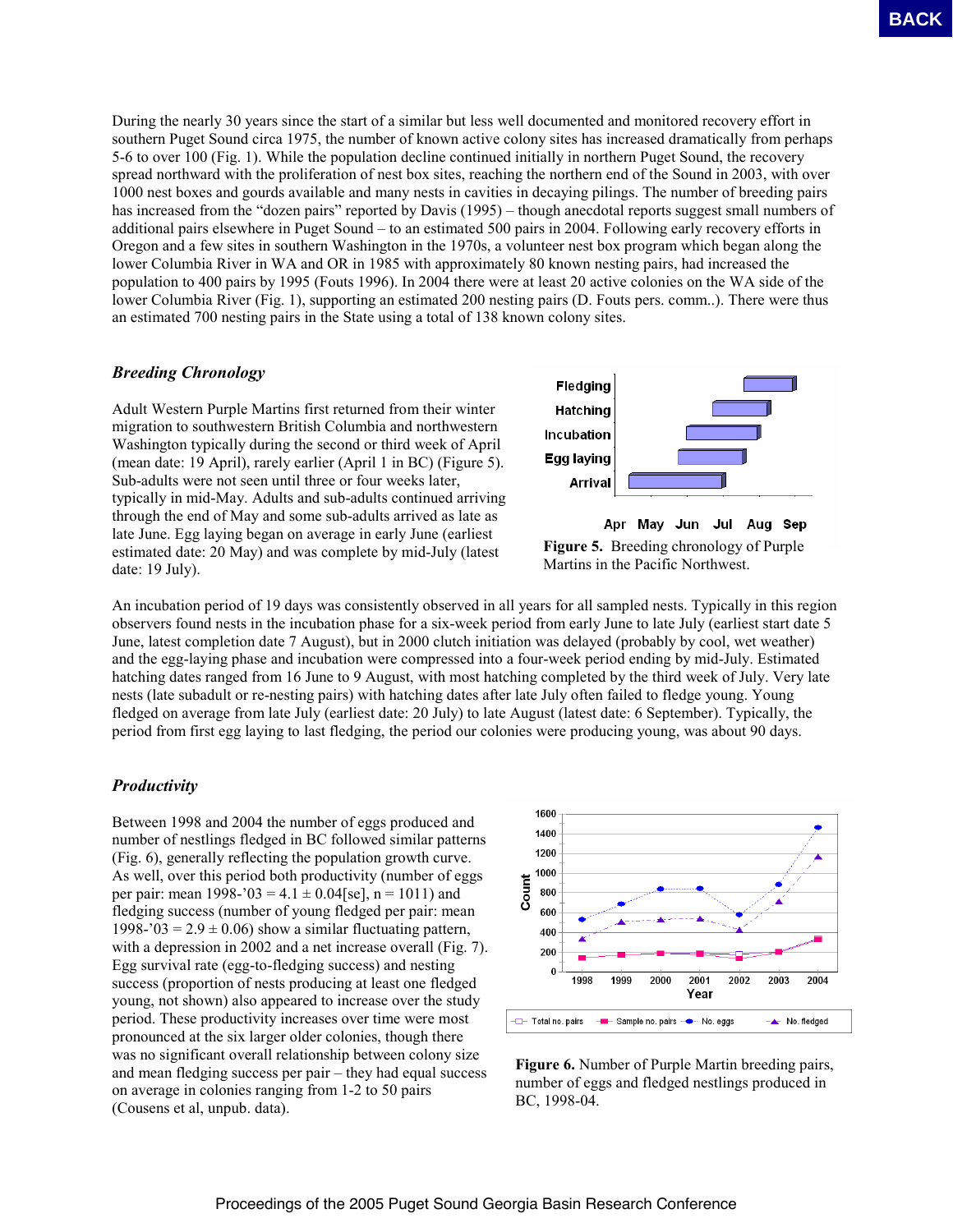The annual fluctuations in egg and fledgling production per pair probably reflect the effects of stochastic weather events (e.g. cool wet spring weather causes failure of early nests due to reduced food availability and smaller clutch sizes of second nesting attempts) and perhaps changing demographics of the population (e.g. as the population moves toward stability, the proportion of adults – which lay larger clutches than subadults – may increase). However, the latter was not evident in BC in 2004, with >60% of the population composed of subadult birds and no reduction in mean clutch size. There were also among-colony differences in nestlings fledged per pair, which were likely a consequence of local variations in weatherrelated foraging conditions and predation pressures. Productivity per pair was slightly lower than reported for other western North American populations, possibly reflecting the influence of a more northerly maritime climate (Finlay 1971; Brown 1997; Fraser et al 1999; Horvath 2000).

Productivity data for the entire WA population during this period are not available due to lack of a state-wide nest box inventory, but the results from a sample of nest box inspections at  $1 - 8$  colonies in northern Puget Sound show similar patterns for egg production per pair (mean  $1998 - 03 =$  $4.4 \pm 0.1$ [se], n = 120), fledging success (mean 1998-'03 = 3.4  $\pm$  0.1) and egg survival rate, with increases over the 1998 – 2003 period and a less pronounced decrease in egg production with no decrease in fledging success in 2002 (Fig. 8). Egg production and fledging success per pair overall were slightly higher in WA than in BC for the same period, perhaps again a climate-related effect.



**Figure 7.** Mean number of eggs and fledged nestlings produced per pair by lilac Martins in BC, 1998-04. "Egg survival" is proportion of eggs that produce a fledged nestling.



**Figure 8.** Mean number of eggs and fledged nestlings produced per pair by Purple Martins in WA, 1998-03.

#### *Inter-colony Movement and Site Fidelity*

Returns of banded birds per year from 10 to 23 colony sites in BC (20%;  $n = 634$  re-sights) and 10 to 15 colony sites in northern Puget Sound, WA (15%;  $n = 128$  re-sights) show that about 80% of Western Purple Martins select other sites than their natal colonies to breed (post-breeding dispersal and recruitment). (A re-sight is defined as at least one occurrence per colony per year – some birds were recorded repeatedly in successive years and a few were recorded at more than one colony in a season; >95% are breeding records.) The majority of re-sightings were within 100-120 km of the natal colony, with some birds breeding up to 150-180 km north/south of their birth site. One bird banded as a nestling in BC nested near Portland, OR, 510 km south of its natal colony. Conversely, a bird banded at Bellingham, WA, nested at Campbell River, BC, 245 km from its natal colony, at the historic northern breeding range limit for the subspecies. As a result, the entire BC population throughout the Georgia Basin is genetically homogenous (mixed) and regularly experiences a low level of recruitment from (at least) northern Puget Sound. **EACH (and the conference interaction of** the state of the 2005 Puget Sound Georgia Basin Research Conference Conference Conference Conference Conference Conference Conference Conference Conference Conference Conference C

A total of 11 (of 3130) birds banded in BC prior to 2004 have been reported breeding to the south in Puget Sound, with several additional reports of post-breeding migrants moving through WA, OR and CA. An equal number of birds (of 450) banded in north Puget Sound have been recorded nesting in BC. Another 300 un-coded (blank) coloured bands were also applied to birds in southern Puget Sound and the lower Columbia River Basin in 1998-99, a few of which were recovered in northern Puget Sound and northern Oregon, but none of these were reported in BC. The southern extent of recruitment to BC is thus unknown due to lack of sufficient nestling banding in southern WA to date. However, in most years there is a substantial northward bias in dispersal, with between 60% and 80% of re-sighted banded birds (from all banding years) found north of their natal colony. This was also evident in transboundary sighting reports (BC-banded birds reported in WA and vice versa) in 2004 (Fig. 9), and may explain how the northern breeding range limit is maintained and extended, particularly during periods of favourable weather.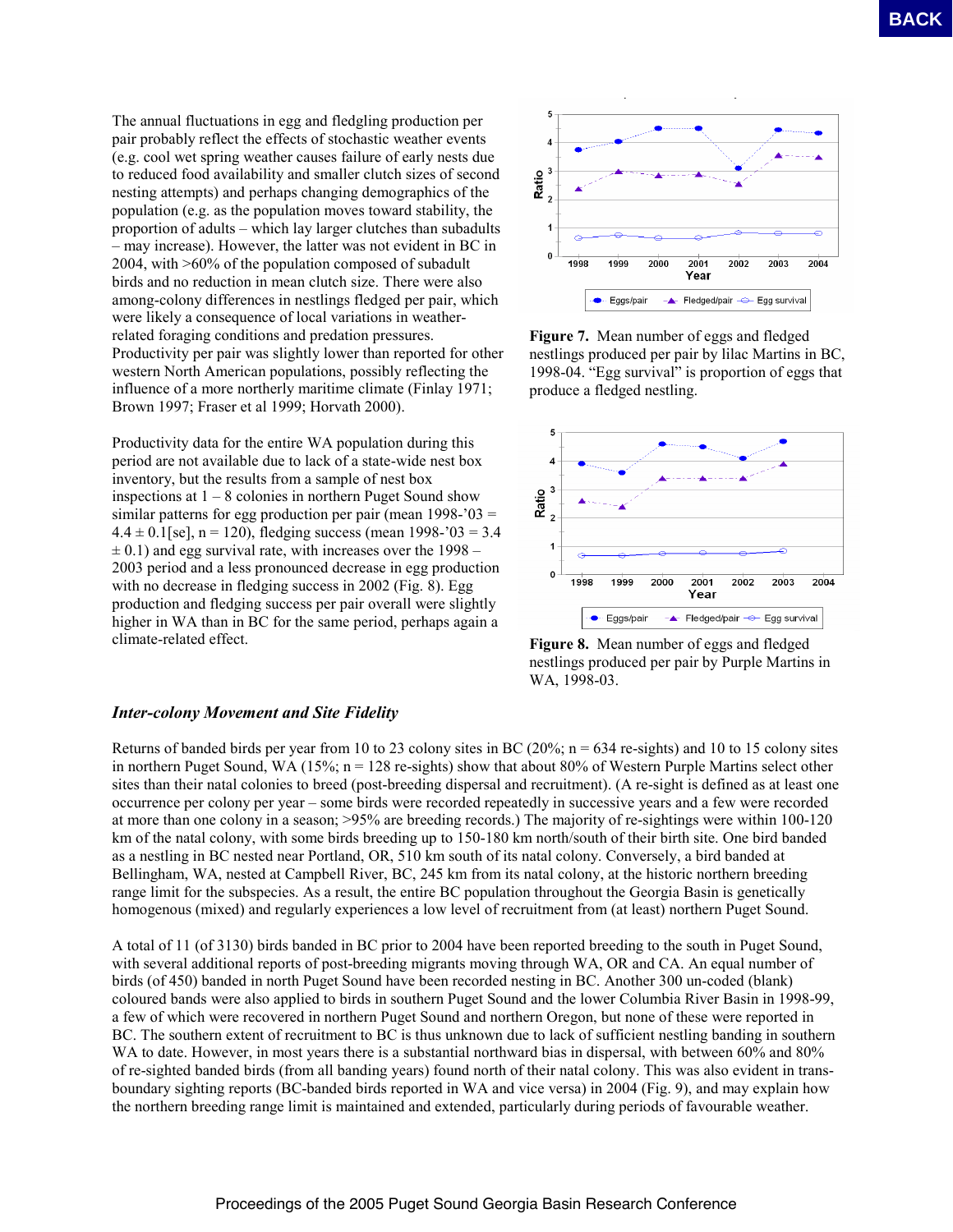

**Figure 9.** Trans-boundary dispersal of birds banded as nestlings at natal colonies in BC (red) and northern WA (blue) in 2001-03 and recovered as recruits at nesting colonies in 2004. Solid circle is banding origin; blue rectangle = WAbanded bird of unknown natal origin (band not read);  $+$  = active nest box colony site,  $x$  = inactive nest box site.

No eastern Purple Martins (*P. subis subis*) banded east of the Rocky Mountains have been observed in BC or WA (or elsewhere west of those mountains) during this study or previously to our knowledge and none of the birds banded in BC or WA have been reported east of 'the Rockies' (or east of the Coast/Cascade Range in the 'Great Basin'), supporting other evidence that the eastern and western subspecies are geographically and reproductively isolated on their breeding grounds in North America (Brown 1997; Baker et al, in prep.). It's not yet known whether they occur together during migration in Central America or on the wintering grounds in South America.

Band returns also indicate a fairly high degree of site fidelity once a breeding colony is selected, as widely reported in eastern martin banding studies, particularly as adults in their second nesting year. Relocation of adult birds was observed mainly between the first (subadult) and second nesting seasons. Two year-old birds returning earlier in the season than as subadults may relocate from sites newly colonized the previous year to an established colony.

### *Genetic differentiation*

Preliminary results indicate substantial differences between the eastern and western subspecies and substantial genetic variation within the separate western population (Baker et al, in prep.).

# **Discussion and Management Implications**

The Western Purple Martin population in the Pacific Northwest has recovered substantially from severe decline and has shown a dramatic increase to >1000 pairs in recent years (2002-'04). This recovery is primarily a result of volunteer provision of nest boxes in marine foreshore areas to replace natural cavity nesting sites that have been lost over the past century due to a variety of habitat impacts. Measures of productivity (eggs per pair, fledged nestlings per pair, egg survival and nesting success) have also increased over the study period, which is promising, though these parameters have finite biological limits and are highly vulnerable to stochastic weather events. Substantial numbers of unoccupied nest boxes are available to martins for recruitment and thus limited capacity is available for population growth in the short term. In Washington, whether due to opportunity or local saturation of the nest box supply, we are beginning to see a shift to other structures (wharves, bridges), which we hope to see in BC as well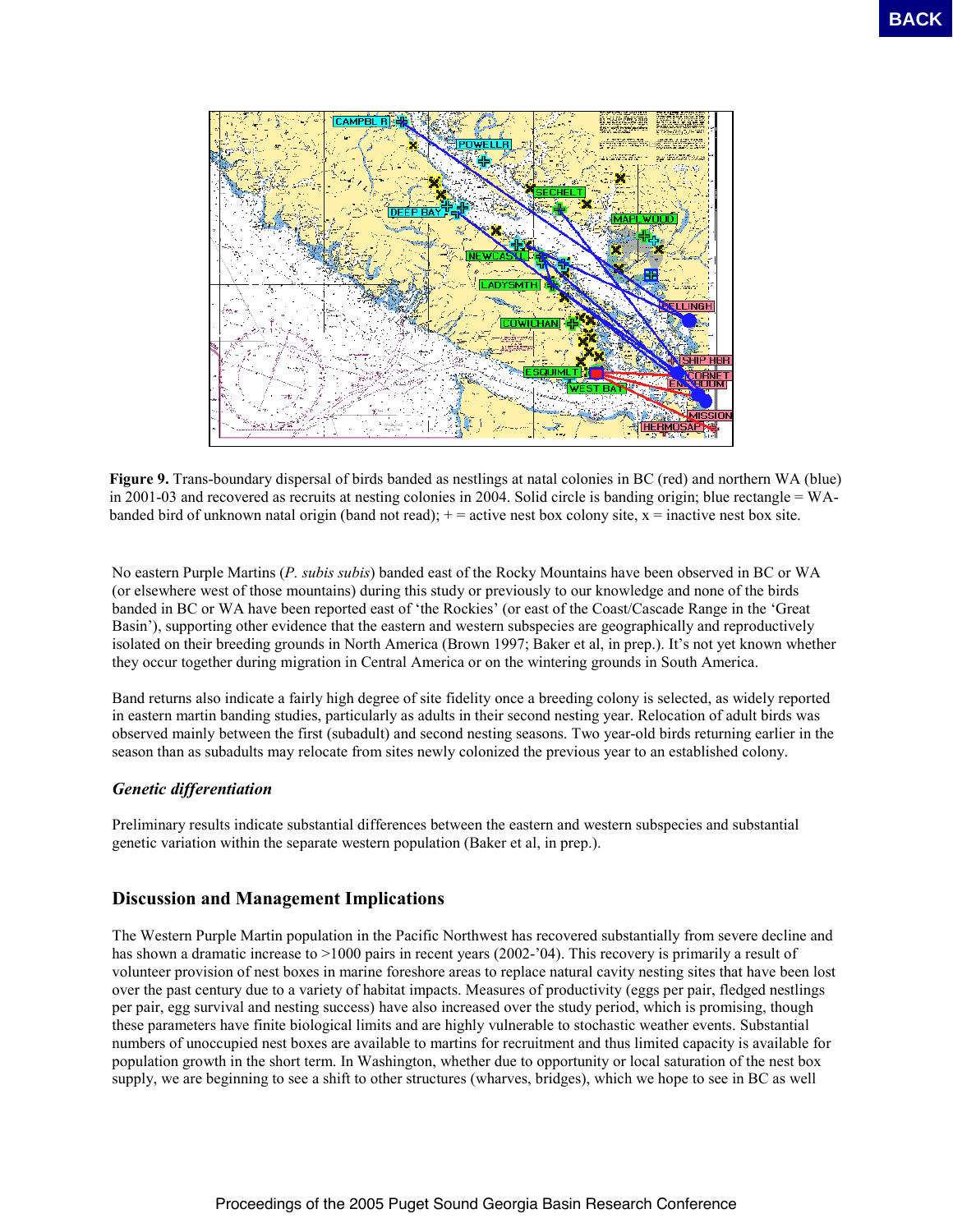within the next few years if population growth continues. In summary, this is one of the longest running, most extensive and most successful species recovery programs in the Pacific Northwest.

However, the recovery challenge is far from over and the longevity and ultimate success of this recovery will require continued monitoring and vigilance. Only a few snag nesting sites supporting a small number of pairs remain in Washington (none remain in BC), with almost complete dependence on human-supplied and maintained nest boxes and a small declining reservoir of cavities in aging and decaying pilings. Site fidelity results from the banding studies highlight the importance of maintaining and repairing nest boxes and colony sites as they age. Dispersal results from the banding studies highlight the importance of having a number of colony sites available for selection when birds return on spring migration. The nest box program should therefore continue, particularly regarding maintenance, until the martins become securely established in alternate nesting substrates, perhaps indefinitely.

As monitoring of these recovery programs (and similar nest box programs elsewhere) clearly indicates, martin populations are limited primarily by availability of suitable nest cavity sites and secondarily by factors such as weather-related food availability, predation and possibly parasites and disease. We can expect that as colonies expand and the population continues to increase, these other ecological limiting factors will play a greater role in regulating population. As well, as the nest box inventory saturates and the birds use an increasing proportion of natural and other cavities without the starling access and nest predation resistance features of nest boxes, they may become more vulnerable to nest predation and competition for nest sites, causing overall productivity to decrease.

The ultimate goal of managing the Western Purple Martin population is to restore population size, dynamic stability and sustainability so that the species can be removed from at-risk status. To do this we need to reduce or remove the threats to long-term survival of the population. Placing large numbers of nest boxes on pilings at a wide variety of foreshore and offshore sites and maintaining these boxes has temporarily addressed nesting habitat loss issues, reduced competition for nest sites from Starlings and House Sparrows and minimized nest predation, maximizing productivity. To reduce the species at-risk status, we need to reduce reliance on humans and man-made nest boxes.

Purple Martins in the Pacific Northwest are in the northern portion of the species' breeding range and subject to cataclysmic or stochastic weather events that may drastically reduce the breeding population. Observation of banded birds combined with nest check data show that a proportion of early-arriving adult pairs initiate egg laying before the majority and that in years of cool wet spring weather the early breeders may fail, have reduced egg production or die of starvation. It may be necessary to consider that fluctuations in population and productivity are likely to occur, and that a drastic population reduction to mid-1980 levels may occur again. Complete reproductive failure and massive die-offs have been reported elsewhere in North America, usually followed by eventual re-colonization and population rebound (Brown 1997). Thus there is a need to manage conservatively, maintain a careful watch and ensure that key support mechanisms such as the current nest box program remain in place. **EACE**<br>
So the strength of power observations to isomatry, this is eac of the boxest running, note<br>
of the strength and the conference proposed is the Pacific Newtower strength and the strength of the 2005 Puget Sound Con

Results of banding studies and preliminary results of DNA analysis indicate that we cannot rely on immigration or transplants from east of the Rocky Mountains to supplement the population in the Pacific Northwest. Naturally occurring dispersal and recruitment is directed entirely north-south, mostly west of the Cascade/Coast Range Mountains. This highlights the need to support and foster cross-border, multi-jurisdictional communication, data sharing and preparation of a region-wide cross-border recovery strategy and action plan for the Western Purple Martin.

## **Acknowledgements**

We gratefully acknowledge our many partners in the British Columbia and Washington nest box programs and research projects: Volunteers too numerous to mention; private landowners; numerous businesses that contributed nest box materials; and many sponsors: BC Habitat Conservation Trust Fund; BC Public Conservation Assistance Fund; Canada Department of National Defence; TD Friends of the Environment Foundation; Purple Martin Conservation Association; Bird Studies Canada – James L. Baillie Memorial Fund; HRDC Summer Career Placement Program; City of Nanaimo; Environment Canada Eco-Action; Coast Community Credit Union; VanCity Credit Union; Washington Department of Fish and Wildlife; BC Ministry of Water, Land and Air Protection (was BC Ministry of Environment, Lands and Parks); University of Victoria Co-op Program Service Learning Internship Grant; Weyerhaeuser Canada; TimberWest and Norske Canada; Horizons Foundation; The Everett Mountaineers.